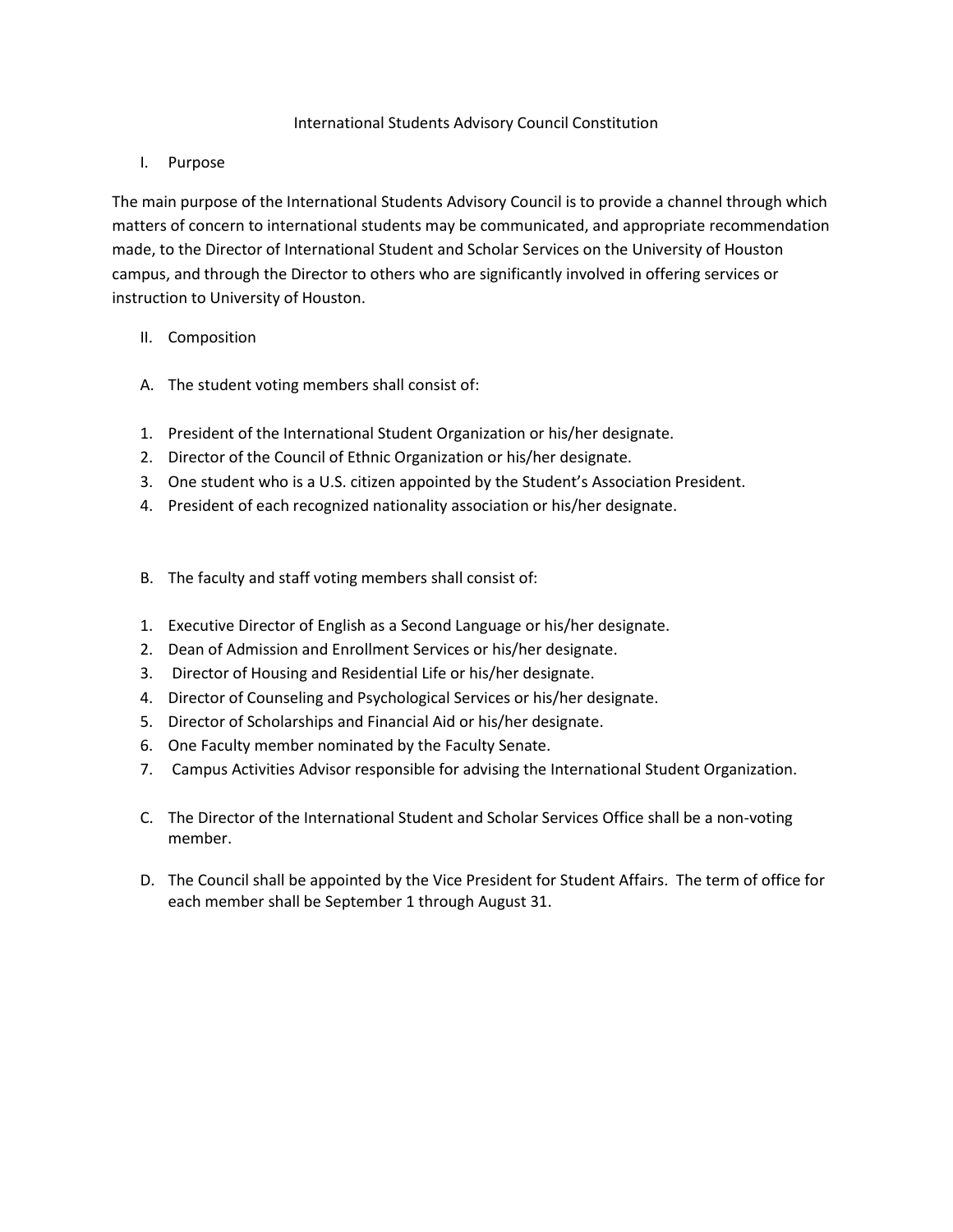### III. Meetings

- A. Chairperson
- 1. The committee who selects the ISO President will also select the ISAC Chairperson.
- 2. The outgoing Chairperson of ISAC will be one of committee members to elect the new ISAC Chairperson.
- 3. The committee will select the Chairperson from students at large who are interested in the position.
- 4. The selection process will take place at the same time the ISO selections are made.
- 5. The outgoing Chairperson must announce when the selection process will take place, at least one month before.
- 6. Term of office for the Chairperson shall be September 1 through August 31.
- B. Vice-Chairman
- 1. After the Chairperson is selected, the council will have a meeting to elect a Vice-Chairperson.
- 2. The Vice-Chairperson shall be elected from the student voting membership of the Council by secret ballot.
- 3. The Chairperson shall vote only in case of a tie.
- C. The International Students Advisory Council shall meet each semester at times designated by the Chairperson.
- D. Special meetings may be called by either the Chairperson, the Director of International Student and Scholar Services, or at the request of at least five Council members. Notice shall be given to all Council members at least one week in advance of each meeting.
- E. The number of student organization representatives needed to form a quorum shall be five or more. The summer quorum shall be a majority of the members declaring their availability at the beginning of the summer.
- F. At each Advisory Council meeting the Chairperson of each committee shall give a committee report.
- G. Robert's Rule of Order shall prevail in all instances not otherwise covered by this Constitution.
- IV. Records
- A. The Council shall designate a recording secretary to be responsible for the minutes, notification of meetings, etc.
- B. Prior to each meeting, the secretary shall distribute minutes of the preceding meeting to all members of the Council for their approval. Copies shall be sent to the Vice President for Student Affairs, Student's Association, and the Faculty Senate.